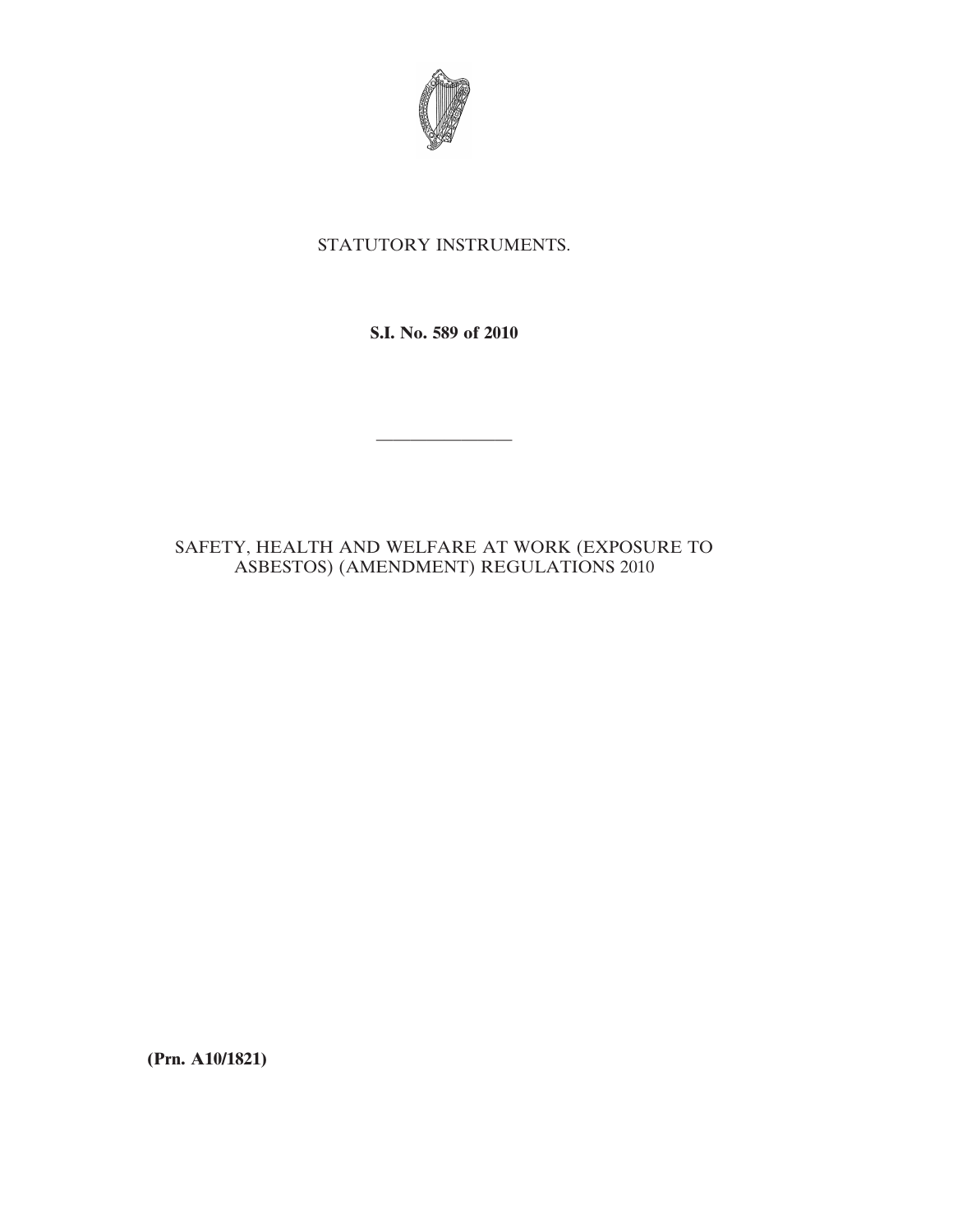### SAFETY, HEALTH AND WELFARE AT WORK (EXPOSURE TO ASBESTOS) (AMENDMENT) REGULATIONS 2010

I, DARA CALLEARY, Minister of State at the Department of Enterprise, Trade and Innovation, in exercise of powers conferred on me by section 58 of the Safety, Health and Welfare at Work Act 2005 (No. 10 of 2005) (as adapted by the Enterprise, Trade and Employment (Alteration of Name of Department and Title of Minister) Order 2010 (S.I. No. 185 of 2010)) and the Enterprise, Trade and Innovation (Delegation of Ministerial Functions) (No. 2) Order 2010 (S.I. No. 333 of 2010) and for the purpose of giving effect to Directive 2009/148/EC of the European Parliament and of the Council of 30 November  $2009<sup>1</sup>$  on the protection of workers from the risks related to exposure to asbestos at work, hereby make the following Regulations:

1. These Regulations may be cited as the Safety, Health and Welfare at Work (Exposure to Asbestos) (Amendment) Regulations 2010.

2. The Safety, Health and Welfare at Work (Exposure to Asbestos) Regulations 2006 (S.I. No. 386 of 2006) and these Regulations may be cited together as the Safety, Health and Welfare at Work (Exposure to Asbestos) Regulations 2006 and 2010.

3. The Safety, Health and Welfare at Work (Exposure to Asbestos) Regulations 2006 (S.I. No. 386 of 2006) are amended-

(*a*) in Regulation 2(1), by substituting for the definition of "Directive" the following:

"'Directive' means Directive 2009/148/EC of the European Parliament and of the Council of 30 November 2009<sup>5</sup>;";

and by the addition of the following footnote thereto:

"5 O.J. No. L 330, 16.12.2009, p. 28"

(*b*) in Regulation  $10(2)(c)$ , by deleting "and Schedule 2";

(*c*) in Regulation 11, by substituting for paragraph (1) the following:

"(1) Subject to Regulation  $5(b)$ , an employer shall not carry on an activity which would expose or would be liable to expose an employee to dust arising from asbestos or materials containing asbestos unless he or she has prepared a written notification comprising details of matters specified in Schedule 3 and has submitted it to the Authority, together

1 O.J. No. L 330, 16.12.2009, p. 28

*Notice of the making of this Statutory Instrument was published in "Iris Oifigiúil" of* 10*th December*, 2010.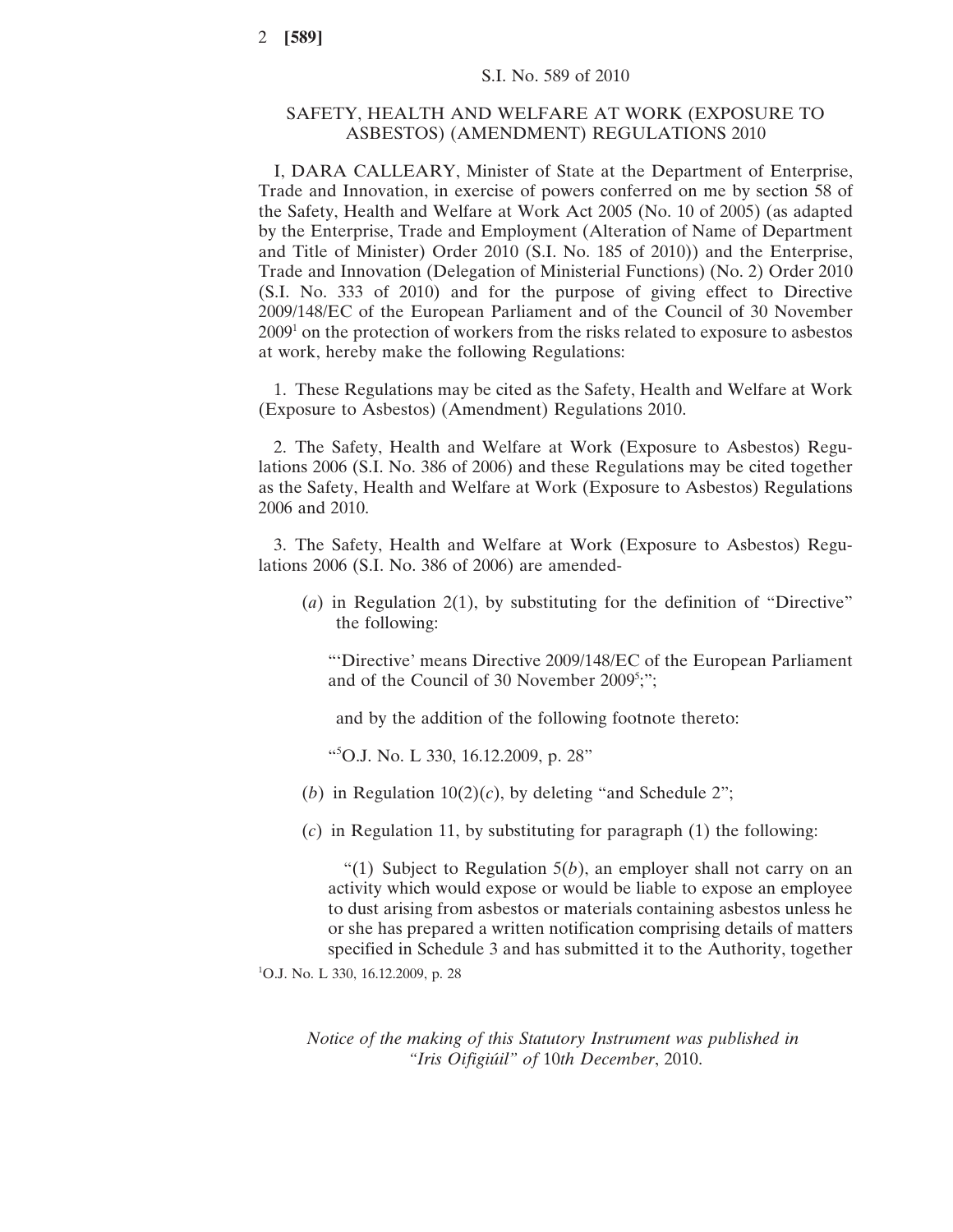with a copy of the plan of work referred to in Regulation 15, so that it is received by the Authority not less than 14 days before commencing the activity, or before such shorter period as the Authority, at its discretion, may agree in writing.";

(*d*) by substituting for Regulation 15 the following:

#### *" Plan of work*

15. (1) Where any demolition or other work involves removing, repairing or maintenance of asbestos and/or asbestos-containing products from or at any building, other structure, plant, installation or ship, whether or not such removal involves total demolition of the structure, such work shall not commence until a suitable plan of work is drawn up in writing outlining how that work is to be carried out.

(2) Subject to the other provisions of these Regulations, the plan of work referred to in paragraph (1) shall specify all preventative and other measures necessary to ensure the safety and health of employees at the place where that work is to be carried out.

(3) The employer shall keep a copy of the plan of work referred to in paragraph (1) at those premises at which the work to which the plan relates is being carried out for such time as that work continues and shall make a copy of the plan of work available, on request, to an inspector or, as the case may be, to an authorised person within the meaning of—

- (*a*) the Air Pollution Act 1987 (No. 6 of 1987), or
- (*b*) the Waste Management Acts 1996 to 2005.
- (4) The plan of work referred to in paragraph (1) shall specify—
	- (*a*) that asbestos or asbestos-containing products, or both, are to be removed so far as is reasonably practicable before demolition techniques are applied or major refurbishment of a premises commences, except where this would cause a greater risk to employees than if the asbestos or asbestoscontaining products, or both, had been left in place;
	- (*b*) that personal protective equipment referred to in Regulation  $14(1)(a)$  shall be provided to the employees concerned;
	- (*c*) information to include—
		- (i) the nature and probable duration of the work,
		- (ii) the location of the place where the work is carried out,
		- (iii) the methods applied where the work involves the handling of asbestos or of materials containing asbestos, and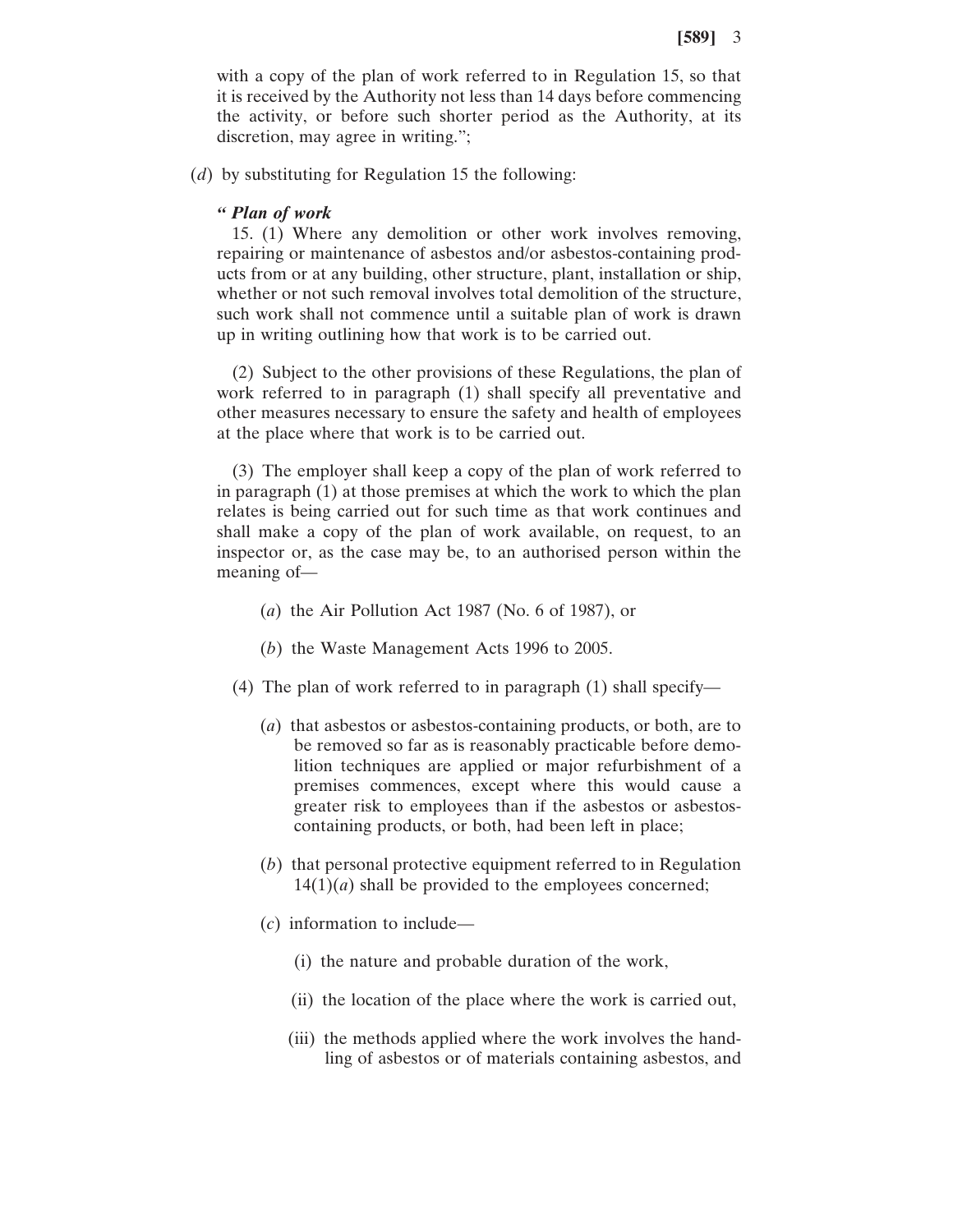4 **[589]**

- (iv) the characteristics of the equipment used for—
	- (I) protection and decontamination of the employees carrying out the work, and
	- (II) protection of other persons present on or near the worksite.

(5) The plan of work referred to in paragraph (1) shall include information on all the necessary preventive measures to be taken to ensure that the demolition of buildings, structures and installations containing asbestos or asbestos-containing materials, or both, and the removal therefrom of asbestos or materials containing asbestos fibres or dust, do not cause significant asbestos environmental pollution.

(6) Every plan of work made in accordance with this Regulation shall be complied with.

(7) Where notification is required for the purposes of Regulation 11, a copy of the plan of work in respect of the notified work shall be provided to the Authority in accordance with the requirements of Regulation 11(1).

(8) Where work activities are being carried out in which employees are or are likely to be exposed to dust arising from asbestos and/or materials containing asbestos the employer shall ensure that the premises, or those parts of the premises where the work is carried out and the plant used in connection with that work are kept in a clean state.

(9) Notwithstanding the provisions of paragraph (8) the employer shall ensure that when such work has been completed, the premises, or those parts of the premises where the work was carried out, the plant used in connection with that work and designated waste and personnel transit routes are thoroughly cleaned.

(10) When asbestos demolition or removal work has been completed the employer who has carried out such work shall obtain a written verification regarding the absence of asbestos exposure risks in the place of work, otherwise known as 'site clearance for reoccupation'.

(11) For the purposes of paragraph (10) an employer shall have a competent person assess whether the premises or part of the premises where the work with asbestos has been carried out has been thoroughly cleaned upon completion of that work and is suitable for reoccupation.

(12) For the purposes of this Regulation an employer shall ensure—

(*a*) that site clearance includes both visual observance and air monitoring, as appropriate and necessary,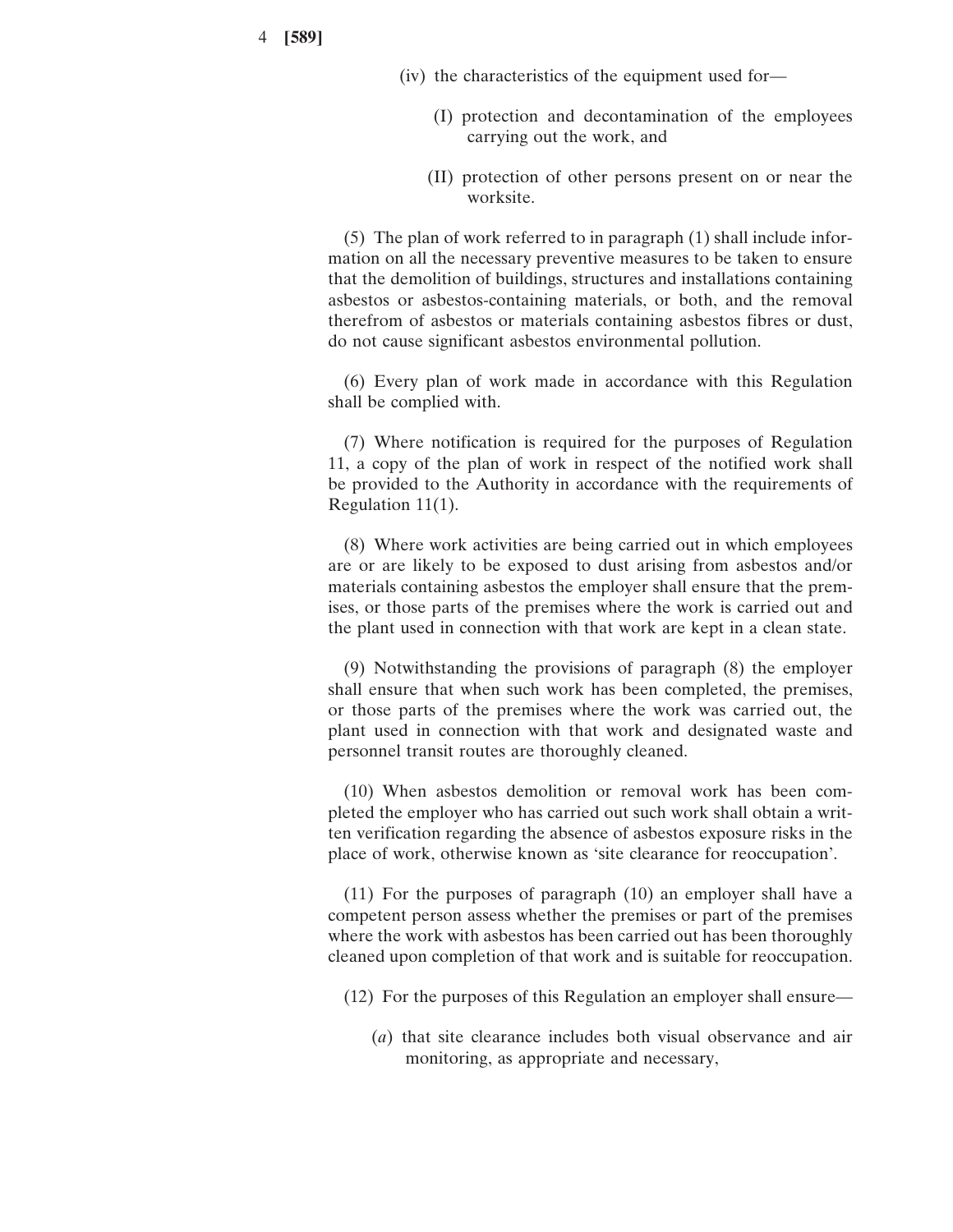- (*b*) subject to subparagraph (*a*), that site clearance is performed by a competent independent analyst, where both visual observance and air monitoring is required,
- (*c*) where visual observance only is appropriate, that site clearance is performed by a competent person,
- (*d*) receipt of a site clearance certificate in writing before reoccupation or continuation of other works at the site or premises, and
- (*e*) receipt of a clearance certificate for the decontamination unit, where use is determined necessary, prior to the removal of the facility from the site or premises.

(13) A clearance certificate shall be made available, on request, to an inspector.";

- (*e*) in Regulation 17(2), by substituting "Training and information" for "Training";
- (*f*) in Regulation 25,
	- (i) by substituting for paragraph (7) the following:

"(7) Where an employer ceases, or is about to cease, business and has a subsisting occupational health register to which paragraph (6) relates, the appropriate person shall—

- (*a*) inform the Authority of that fact,
- (*b*) deposit the occupational health register with the Authority or such other person as the Authority directs, and
- (*c*) ensure that individual medical records referred to in Regulation 21(1) are made available by the employer's responsible medical practitioner to the Authority or such person as the Authority directs."; and
- (ii) by inserting after paragraph (8) the following paragraph:

"(8A) Where the individual medical records are made available to the Authority in accordance with paragraph  $(7)(c)$ , a review of the records shall be carried out in such form as the Authority or a person designated under Section 63 of the Act considers appropriate in the circumstances."; and

(*g*) by substituting for Regulation 26 the following: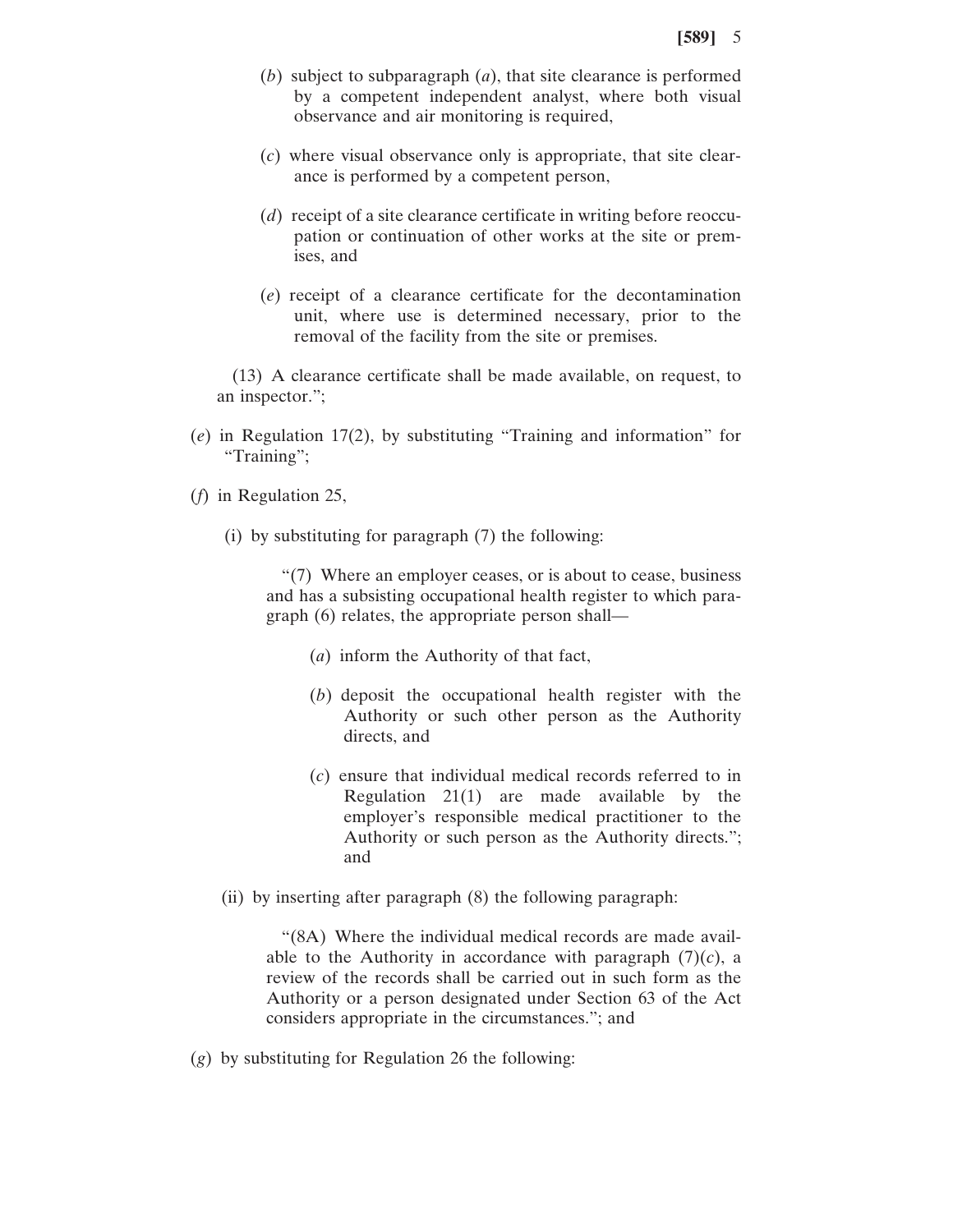## 6 **[589]**

"26. (1) The application of asbestos by means of the spraying process and working procedures that involve using low-density (less than 1 g/cm3 ) insulating or soundproofing materials which contain asbestos is prohibited.

(2) Without prejudice to the application of other Community provisions on the marketing and use of asbestos, activities which result in exposure of employees to asbestos fibres during the extraction of asbestos or the manufacture and processing of asbestos products or the manufacture and processing of products containing intentionally added asbestos shall be prohibited, with the exception of the treatment and disposal of products resulting from demolition and asbestos removal."

GIVEN under my hand, 8 December 2010.

> DARA CALLEARY, Minister of State at the Department of Enterprise, Trade and Innovation.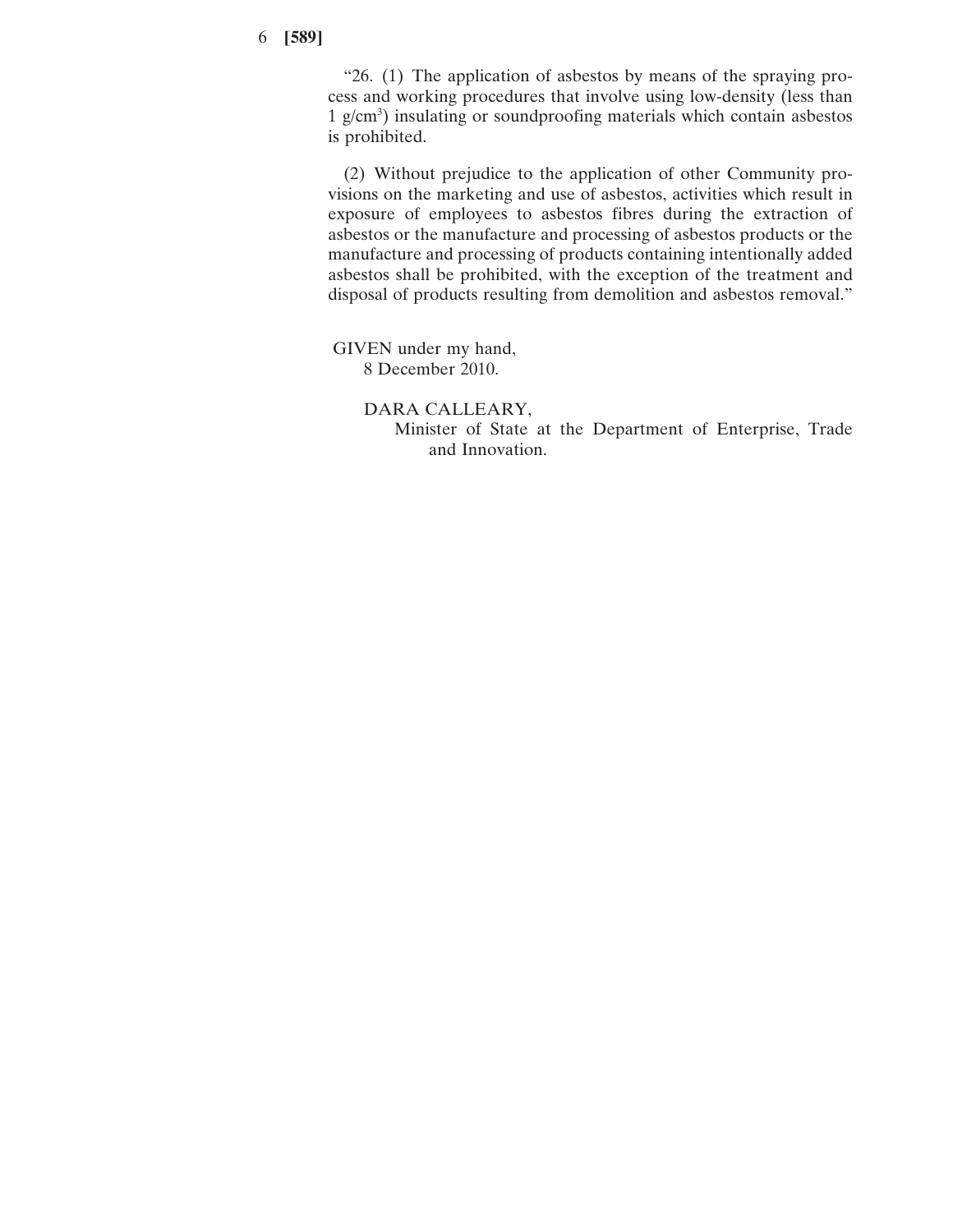**[589]** 7

### EXPLANATORY NOTE

*(This note is not part of the Instrument and does not purport to be a legal interpretation).*

These Regulations give effect to Directive 2009/148/EC of the European Parliament and of the Council of 30 November 2009 on the protection of workers from the risks related to exposure to asbestos at work.

These Regulations amend the Safety, Health and Welfare at Work (Exposure to Asbestos) Regulations 2006 (S.I. No. 386 of 2006).

These Regulations may be cited as the Safety, Health and Welfare at Work (Exposure to Asbestos) (Amendment) Regulations 2010.